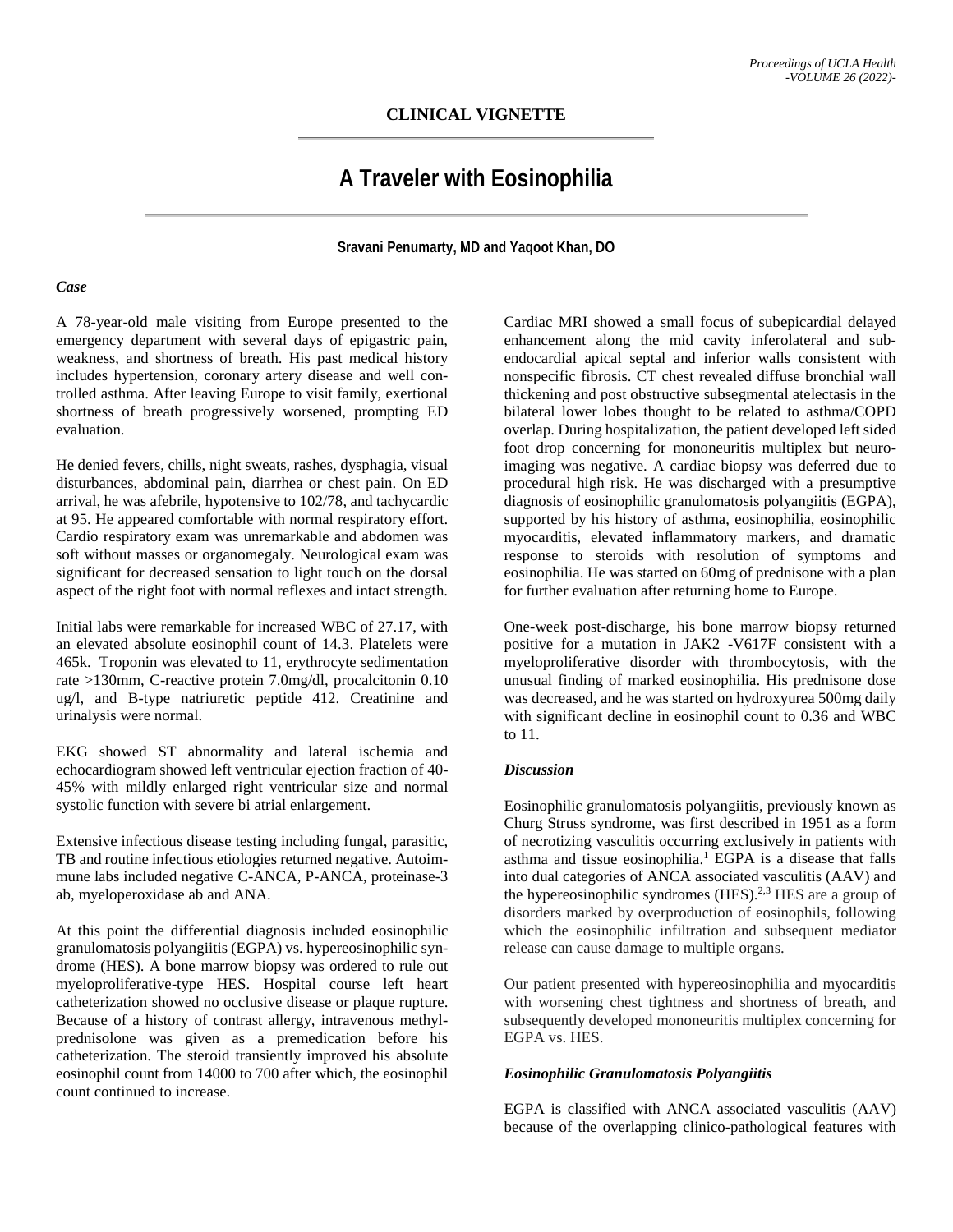other AAV's. However, while ANCA are consistently found in 70–95% of patients with GPA and MPA, their prevalence in EGPA is much lower, 30-60 %. The main fluoroscopic pattern is perinuclear( $p$ -ANCA) with antibodies to MPO.<sup>4</sup>

The most common presenting features of EGPA are asthma, nasal and sinus symptoms and peripheral neuropathy. It is a multiorgan system disease with notable constitutional symptoms especially in the vasculitic phase with a mean age of diagnosis round 50.

Two previous studies have shown that ANCA positive patients tend to have peripheral neuropathy, glomerulonephritis and purpura more frequently compared to the ANCA negative group that had more features of GI, pulmonary and cardiac involvement.<sup>5</sup>

## *ANCA and Its Significance*

EGPA disease manifestations may differ between ANCApositive and ANCA-negative patients, although confirmatory data is needed.5 ANCA-positivity is associated with constitutional symptoms, biopsy-proven vasculitis and glomerulonephritis on biopsy. Mononeuritis multiplex was associated with systemic vasculitis and ANCA-positivity, although 22 % of patients with mononeuritis multiplex were ANCA-negative. In terms of ANCA types, 96% were specific for myeloperoxidase and 4% were specific for PR3. In a series of 112 patients with newly diagnosed EGPA, a positive ANCA at diagnosis was associated with renal involvement, peripheral neuropathy, and biopsy-proven vasculitis, whereas a negative ANCA was associated with heart disease and fever.<sup>6</sup>

## *Hypereosinophilic Syndromes*

A panel of experts published consensus recommendation terminology for hypereosinophilic syndromes in 2012.7 Hypereosinophilia is defined as an absolute eosinophil count (AEC)  $>1.5$  x 10<sup>9</sup>/L (or  $>1500$  cells/micro L) in the peripheral blood on two examinations separated in time by at least one month **and/or** pathologic confirmation of tissue hypereosinophilia. 3

Hypereosinophic syndromes (HES) are subclassified based on pathophysiology as primary, secondary or idiopathic hypereosinophilia. Primary is neoplastic and secondary is polyclonal expansion due to cytokine release such as parasitic infection, solid tumor or T cell lymphoma and idiopathic HES has unclear etiology is unclear despite evaluation.

HES is classified clinically into the following subcategories<sup>8</sup>:

- Myeloproliferative variants of HES (M-HES).
- T lymphocytic variants of HES (L-HES).
- Familial HES
- Idiopathic HES (IHES)
- Organ-restricted hypereosinophilic conditions (single organ involvement)

- Specific/defined syndromes are associated with hypereosinophilia with multiple organ involvement such as EGPA

Clinical presentation can vary. Some patients have insidious onset of symptoms with eosinophilia incidentally noted, whereas others present with severe life-threatening disease. A retrospective multicenter series of 188 patients reported dermatologic findings in a third of the cases, pulmonary and GI symptoms in a quarter each, with cardiac, neurological and asymptomatic hypereosinophilia being rare presenting features of HES.<sup>8</sup>

# *Cardiac Evaluation*

As with our patient, a complete cardiac evaluation should be obtained after diagnosis of EGPA even in the absence of symptoms suggesting cardiac disease. This is because cardiac involvement is the leading cause of mortality due to EGPA, and approximately 40% of asymptomatic patients with a normal EKG have evidence of cardiac involvement with EGPA on TTE.9,10 Findings on MRI have been reported to correlate with endomyocardial biopsy evidence of eosinophilic infiltration.<sup>11</sup> MR is recommended for initial testing to guide further decisions about endomyocardial biopsy.

## *Role of Endomyocardial Biopsy (EMB)*

Endocardial biopsy is the gold standard, however may not be very sensitive because the infiltration is usually focal.12 Acute myocardial infarction, left ventricular mural thrombosis, or aneurysm formation are contraindications to EMB. In EGPA the most notable pathological features are inflammatory cell infiltrates of neutrophils, lymphocytes and eosinophils, cellulose-like necrosis, granuloma formation, stenosis, occlusion, and thrombosis.

In HES the hallmark histologic findings include interstitial infiltrates with prominent eosinophils and other immune cells, myocyte necrosis, and edema in the acute phase. Endocardial thrombosis containing eosinophils are noted in the second phase and endocardial fibrotic thickening without inflammatory infiltrates in the late stage. $13$ 

#### *Conclusion*

In conclusion, the clinical presentation of EGPA and HES is very similar and difficult to differentiate the etiology of eosinophilic myocarditis. Cardiac biopsy may not very sensitive in differentiating the etiology. In our case a diagnosis of EGPA was made based on clinical picture and was confirmed with bone marrow biopsy. Differentiating the etiology is crucial as their management differs.

The overall prognosis of HES with cardiac involvement is poor. Early diagnosis of HES with close clinical and echocardiographic monitoring for heart disease has improved the mean survival.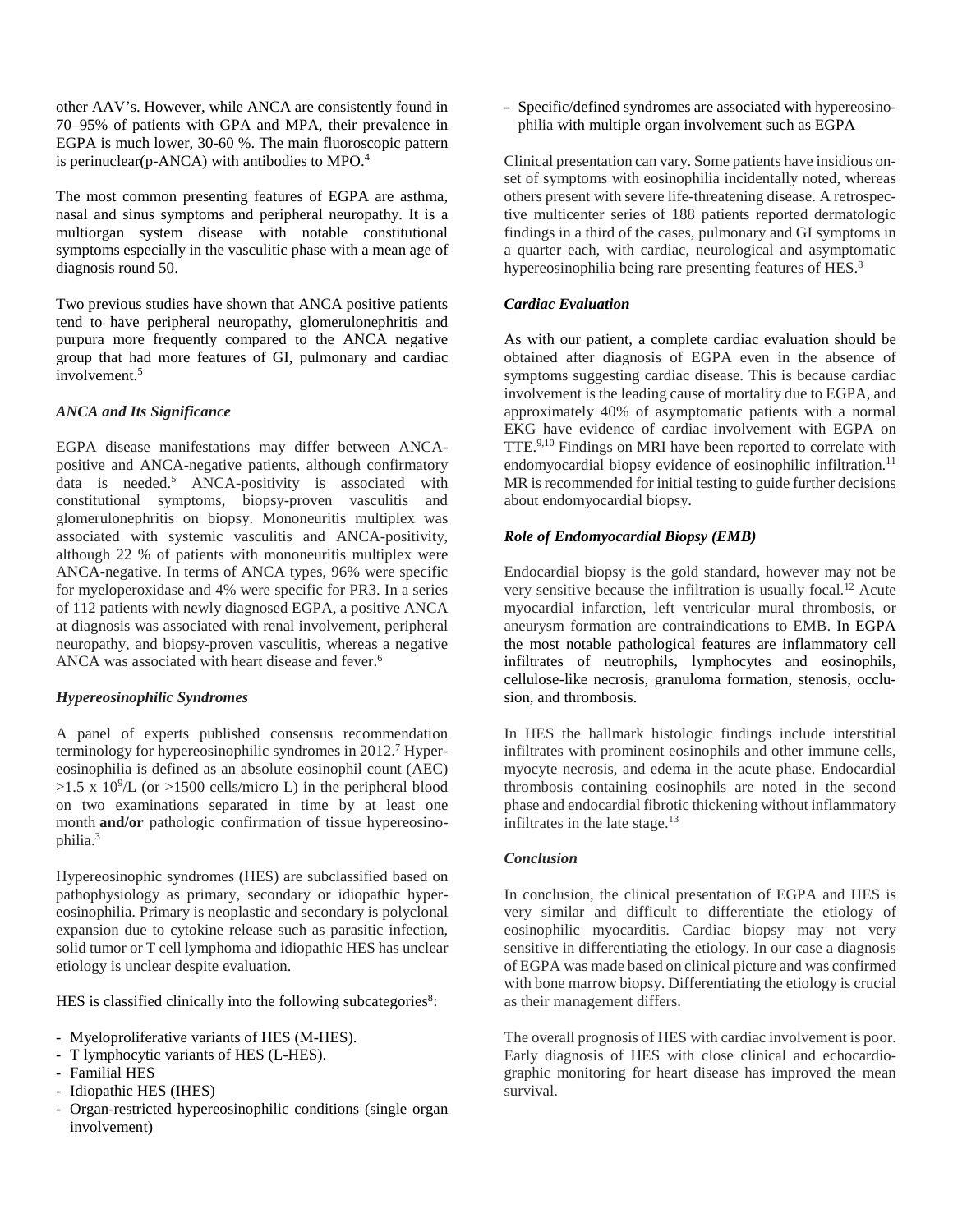# **CLINICAL FEATURES OF EGPA AND HES**

| <b>CLINICAL FEATURES</b> | <b>EGPA</b>                                 | <b>HES</b>                                |
|--------------------------|---------------------------------------------|-------------------------------------------|
| <b>SKIN</b>              | Tender subcutaneous nodules                 | Eczema, lichenification,                  |
|                          | Seen on extensor surfaces                   | dermatographism, angioedema, urticaria,   |
|                          | $(50-75%)$                                  | mucosal ulcers                            |
|                          |                                             |                                           |
| <b>MUSCULOSKELETAL</b>   | Myalgia, polyarthralgia, frank arthritis    | None                                      |
|                          | (50%), myositis rare                        |                                           |
|                          |                                             |                                           |
|                          |                                             |                                           |
| <b>LYMPHADENOPATHY</b>   | Eosinophilic lymphadenopathy (30-40%)       | Intrathoracic adenopathy (12%)            |
|                          | cervical and axillary adenopathy reported   |                                           |
| <b>CARDIOVASCULAR</b>    | Cardiomyopathy (15%), pericarditis (16%)    | Eosinophilic myocarditis progressing to   |
|                          | cardiac arrhythmia, endomyocardial          | valvular disease, heart failure,          |
|                          | involvement                                 | cardiomyopathy                            |
| <b>PULMONARY</b>         | Asthma (90%), poorly controlled,            | Infiltrates (37%) pleural effusion (14%), |
|                          | pulmonary infiltrates, pleural effusions    | PE (4%)                                   |
| <b>UPPER AIRWAY/ ENT</b> | Otitis media, sinus polyposis, recurrent    | None                                      |
|                          | sinusitis, allergic rhinitis (85%)          |                                           |
| <b>THROMBOEMBOLIC</b>    | Increased risk of VTE (8%)                  | venous and arterial thrombi, digital      |
|                          |                                             | gangrene with Raynaud's                   |
| <b>GASTROINTESTINAL</b>  | Eosinophilic gastroenteritis in the form of | Similar findings to EGPA                  |
|                          | abdominal pain (60%), diarrhea, Gi bleed,   |                                           |
|                          | colitis                                     |                                           |
| <b>RENAL</b>             | isolated proteinuria, GN, ARF and           | None                                      |
|                          | microscopic hematuria (22%)                 |                                           |
| NEUROLOGIC               | Mononeuritis multiplex, peripheral          | thromboembolism, encephalopathy,          |
|                          | neuropathy (75%), cranial nerve palsy,      | peripheral neuropathy (50%), rarely       |
|                          | including ocular involvement.               | mononeuritis                              |
| <b>OCULAR</b>            | CRAO, CRVA, ischemic optic neuropathy,      | Microemboli, local thrombosis, uveitis    |
|                          | orbital myositis                            | (rare)                                    |

## **REFERENCES**

- 1. **Churg J, Strauss L**. Allergic granulomatosis, allergic angiitis, and periarteritis nodosa. *Am J Pathol.* 1951 Mar-Apr;27(2):277-301. PMID: 14819261; PMCID: PMC1937314.
- 2. **Jennette JC, Falk RJ, Bacon PA, Basu N, Cid MC, Ferrario F, Flores-Suarez LF, Gross WL, Guillevin L, Hagen EC, Hoffman GS, Jayne DR, Kallenberg CG, Lamprecht P, Langford CA, Luqmani RA, Mahr AD, Matteson EL, Merkel PA, Ozen S, Pusey CD, Rasmussen N, Rees AJ, Scott DG, Specks U, Stone JH, Takahashi K, Watts RA**. 2012 revised International Chapel Hill Consensus Conference Nomenclature of Vasculitides. *Arthritis Rheum*. 2013 Jan;65(1):1-11. doi: 10.1002/art.37715. PMID: 23045170.
- 3. **Valent P, Klion AD, Horny HP, Roufosse F, Gotlib J, Weller PF, Hellmann A, Metzgeroth G, Leiferman KM, Arock M, Butterfield JH, Sperr WR, Sotlar K, Vandenberghe P, Haferlach T, Simon HU, Reiter A, Gleich GJ**. Contemporary consensus proposal on criteria and classification of eosinophilic disorders and related syndromes. *J Allergy Clin Immunol*. 2012 Sep;130(3):607-

612.e9. doi: 10.1016/j.jaci.2012.02.019. Epub 2012 Mar 28. PMID: 22460074; PMCID: PMC4091810.

- 4. **Radice A, Bianchi L, Sinico RA**. Anti-neutrophil cytoplasmic autoantibodies: methodological aspects and clinical significance in systemic vasculitis. *Autoimmun Rev*. 2013 Feb;12(4):487-95. doi: 10.1016/j.autrev. 2012.08.008. Epub 2012 Aug 17. PMID: 22921790.
- 5. **Sablé-Fourtassou R, Cohen P, Mahr A, Pagnoux C, Mouthon L, Jayne D, Blockmans D, Cordier JF, Delaval P, Puechal X, Lauque D, Viallard JF, Zoulim A, Guillevin L; French Vasculitis Study Group**. Antineutrophil cytoplasmic antibodies and the Churg-Strauss syndrome. *Ann Intern Med*. 2005 Nov 1;143(9): 632-8. doi: 10.7326/0003-4819-143-9-200511010-00006. PMID: 16263885.
- 6. **Sinico RA, Di Toma L, Maggiore U, Bottero P, Radice A, Tosoni C, Grasselli C, Pavone L, Gregorini G, Monti S, Frassi M, Vecchio F, Corace C, Venegoni E, Buzio C**. Prevalence and clinical significance of antineutrophil cytoplasmic antibodies in Churg-Strauss syndrome. *Arthritis Rheum*. 2005 Sep;52(9):2926-35. doi: 10.1002/ art.21250. PMID: 16142760.